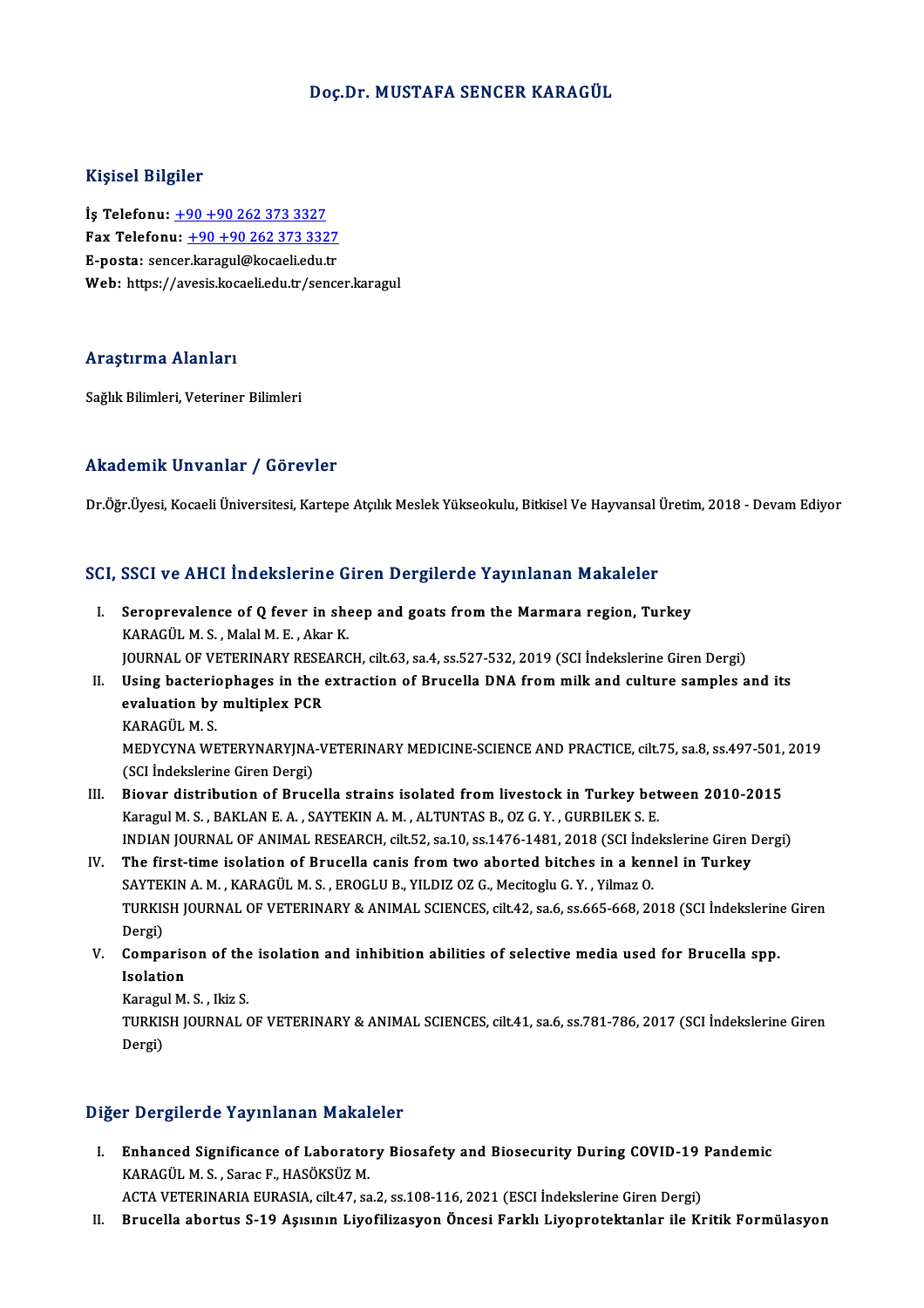Sıcaklıklarının Araştırılması<br>KARAÇÜLM S. Frağlu B Sıcaklıklarının Araştırıl<br>KARAGÜL M. S. , Eroğlu B.<br>Etlik Veteriner Milmebiyel

KARAGÜL M. S. , Eroğlu B.<br>Etlik Veteriner Mikrobiyoloji Dergisi, cilt.30, sa.1, ss.51-57, 2019 (Diğer Kurumların Hakemli Dergileri)

### KARAGÜL M. S. , Eroğlu B.<br>Etlik Veteriner Mikrobiyoloji Dergisi, cilt.30, sa.1, ss.51-57, 2019 (Diğer Kurumların Hakemli Dergileri)<br>III. Evaluation of Adding Erythritol to Farrell Medium for Primary Isolation of the Br Etlik Vet<br><mark>Evaluat</mark><br>Strains<br>KARACÜ Evaluation of<br>Strains<br>KARAGÜL M. S.<br>Kosatana Vater Strains<br>KARAGÜL M. S.<br>Kocatepe Veterinary Journal, cilt.12, sa.1, ss.75-81, 2019 (Diğer Kurumların Hakemli Dergileri)<br>Investigation of Covialla burnetii and Chlamydia abortus Antibodies in Sheen inDür

## KARAGÜL M. S.<br>Kocatepe Veterinary Journal, cilt.12, sa.1, ss.75-81, 2019 (Diğer Kurumların Hakemli Dergileri)<br>IV. Investigation of Coxiella burnetii and Chlamydia abortus Antibodies in Sheep inDüzce Region<br>KARAGÜL M. S., M Kocatepe Veterinary Journal, cilt.12, sa.<br>Investigation of Coxiella burnetii a<br>KARAGÜL M.S. , MALAL M.E. , AKAR K.<br>Dürce Üniversitesi Soğlu, Bilimleri Ensti Investigation of Coxiella burnetii and Chlamydia abortus Antibodies in Sheep inDüzce Region<br>KARAGÜL M. S. , MALAL M. E. , AKAR K.<br>Düzce Üniversitesi Sağlık Bilimleri Enstitüsü Dergisi, cilt.9, sa.3, ss.106-109, 2019 (Diğer

KARAGÜL<br>Düzce Üniv<br>Dergileri)<br>The Evely Düzce Üniversitesi Sağlık Bilimleri Enstitüsü Dergisi, cilt.9, sa.3, ss.106-109, 2019 (Diğer Kurumların Hakeml<br>Dergileri)<br>V. The Evaluation of Brucella Spp. Isolation Rates in Ruminant Abortion Cases by Using Different<br>Sel

## Dergileri)<br>V. The Evaluation of Brucella Spp. Isolation Rates in Ruminant Abortion Cases by Using Different<br>Selective Media

KARAGÜLM.S. , IKIZ S. Selective Media<br>KARAGÜL M. S. , IKIZ S.<br>Macedonian Veterinary Review, 2018 (Diğer Kurumların Hakemli Dergileri)<br>Livefilizesyanı Canal Prases Değerlendirmesi

VI. Liyofilizasyon: Genel Proses Değerlendirmesi Macedonian Veterinary Reviev<br><mark>Liyofilizasyon: Genel Prose</mark><br>KARAGÜL M.S., ALTUNTAS B.<br>Journal of Etlik Veterinary Mic Liyofilizasyon: Genel Proses Değerlendirmesi<br>KARAGÜL M. S. , ALTUNTAS B.<br>Journal of Etlik Veterinary Microbiology, cilt.29, 2018 (Diğer Kurumların Hakemli Dergileri)<br>Pendik Veteriner Kentrel Enetitü Teribessi

### VII. Pendik Veteriner Kontrol Enstitü Tarihçesi<br>KARAGÜL M. S. Journal of Etlik<br><mark>Pendik Veteri</mark><br>KARAGÜL M. S.<br>Veteriner Heltis Veteriner Hekimler Derneği Bülteni, cilt.14, ss.39-46, 2017 (Hakemsiz Dergi)

#### Kitap & Kitap Bölümleri

- Itap & Kitap Bölümleri<br>I. Control and Eradication of Animal Brucellosis<br>KARACÜLM S o de mediposter<br>Control and E<br>KARAGÜLM.S.
	-

Control and Eradication of Animal Brucellosis<br>KARAGÜL M. S.<br>Advances in Health and Natural Sciences, Burcu Yükseli Mustafa Sencer Karagül, Editör, NOVA Science Publishers, KARAGÜL M. S.<br>Advances in Health and Natu<br>New York, ss.243-260, 2019<br>Auvanonese of Brusellosia New York, ss 243-260, 2019

II. Awareness of Brucellosis: A Worldwide Zoonosis<br>KARAGÜL M.S. Awareness of Brucellosis: A Worldwide Zoonosis<br>KARAGÜL M. S.<br>Advances in Health and Natural Science, Burcu Yüksel, Mustafa Sencer Karagül, Editör, NOVA Sceince Publishers, KARAGÜL M. S.<br>Advances in Health and Natu<br>New York, ss.115-137, 2019<br>Prusellerie

### New York, ss.115-137, 2019<br>III. Brusellozis

BaklanE.A. ,SaytekinA.M. ,KARAGÜLM.S. ,AltuntaşB.

Brusellozis<br>Baklan E. A. , Saytekin A. M. , KARAGÜL M. S. , Altuntaş B.<br>Baklan E.A., Saytekin A.M., Karagül M.S., Altuntaş B. (2016). Brusellozis. İçinde Veteriner Hekimin El Kitabı, (ss.25-<br>29). İstanbul: Pendik Veteriner Baklan E. A. , Saytekin A. M. , KARAGÜL M. S. , Altuntaş B.<br>Baklan E.A., Saytekin A.M., Karagül M.S., Altuntaş B. (2016). Brusellozis. İçinde Veteriner Hekimin El Kitabı, (ss.25<br>28). İstanbul: Pendik Veteriner Kontrol Enst 28). İstanbul: Pendik Veteriner Kontrol Enstitüsü, 4. Baskı., , Editör, Pendik Veteriner Kontrol Enstitüsü, İstanbul,<br>ss.25-28, 2016

# ss.25-28, 2016<br>Hakemli Kongre / Sempozyum Bildiri Kitaplarında Yer Alan Yayınlar

akemli Kongre / Sempozyum Bildiri Kitaplarında Yer Alan Yayınlar<br>I. Assessment, Mitigation, Performance (Amp) Model in Biorisk Management<br>KARACÜLM S I. Assessment, Mitigation, Performance (Amp) Model in Biorisk Management<br>KARAGÜLM.S. International Marmara Sciences Congress, Kocaeli, Türkiye, 1 - 03 Ekim 2019, cilt.1, ss.133-138 KARAGÜL M. S.<br>International Marmara Sciences Congress, Kocaeli, Türkiye, 1 - 03 Ekim 2019, cilt.1, ss.133<br>II. MİKROORGANIZMA KÜLTÜRKOLEKSİYONLARINDA DOĞRULAMA VEMUHAFAZA<br>KARAÇÜL M. S

## International M<br>MIKROORGAN<br>KARAGÜL M. S.<br>Uluslararacı Tır KARAGÜL M. S.<br>Uluslararası Tıp ve Sağlık Bilimleri Araştırmaları Kongresi, BALIKESİR /Bandırma, Türkiye, 11 - 14 Temmuz 2019

## KARAGÜL M. S.<br>11 - Uluslararası Tıp ve Sağlık Bilimleri Araştırmaları Kongresi, BALIKESİR /Bandırma, Türkiye, 11<br>11. Canli Aşılarin Liyofilizasyonunda Termal Analiz ve Görüntüleme Cihazlarinin Faydasi<br>11. KARACÜL M Uluslararası Tıp<br>Canli Aşılarin<br>KARAGÜL M. S.<br>International M

KARAGÜL M. S.<br>International Marmara Science and Social Sciences Congress, Kocaeli, Türkiye, 26 - 28 Nisan 2019, cilt.1, ss.713-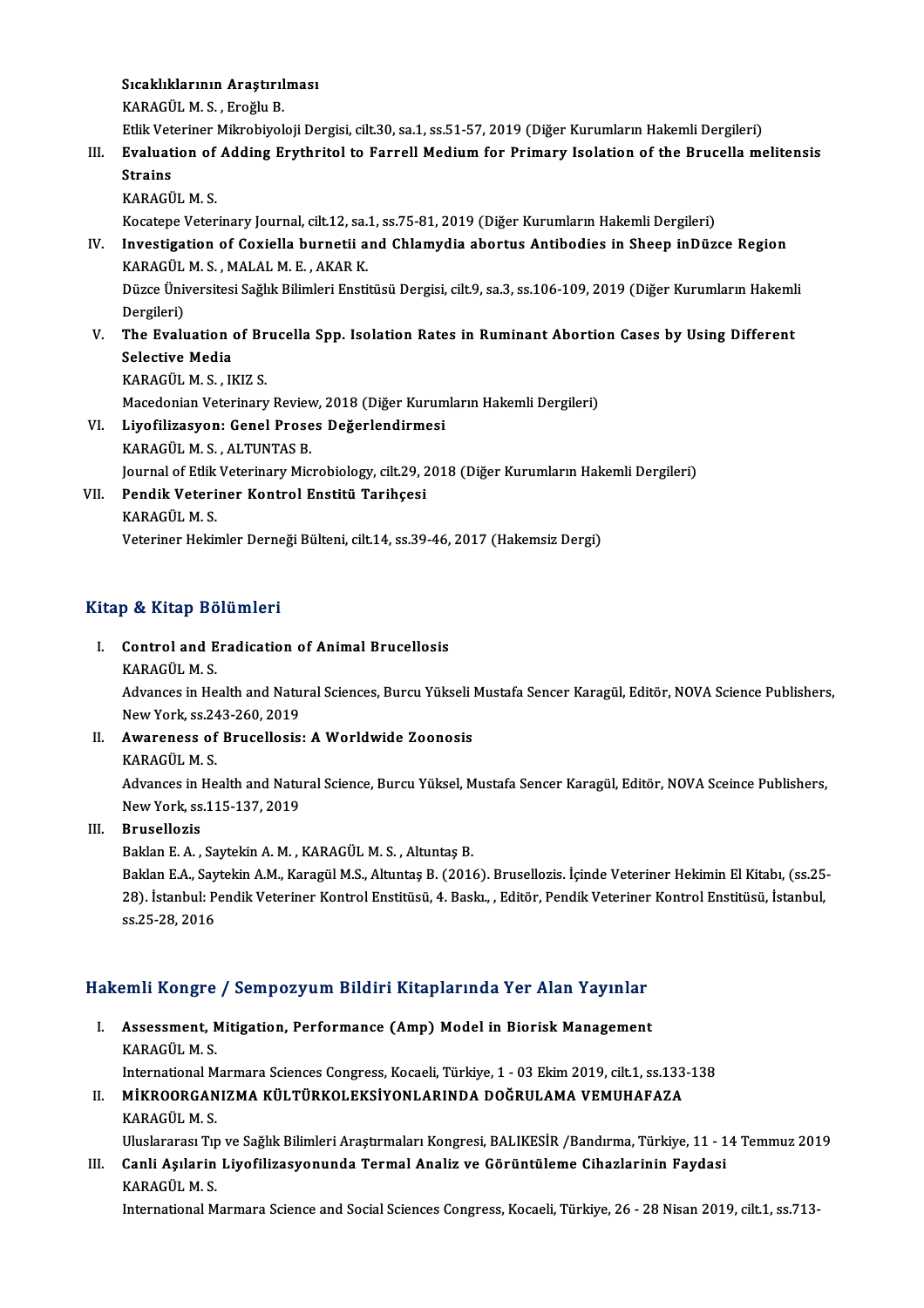718

718<br>IV. Hipoterapide kullanılan atların davranışsal özelliklerinin değerlendirilmesi<br>Kanagül M.S. Bakka E. Vüsel Ü. Altunkanat 7. Gülgü M.A. 718<br>Hipoterapide kullanılan atların davranışsal özellikle<br>Karagül M. S., Balıkçı E., Yücel Ü., Altunkanat Z., Gülcü M. A.<br>L.ULUSLARARASLRATTALCAZİ MULTİDİSİDLİNED CALISM Hipoterapide kullanılan atların davranışsal özelliklerinin değerlendirilmesi<br>Karagül M. S. , Balıkçı E., Yücel Ü., Altunkanat Z., Gülcü M. A.<br>I. ULUSLARARASI BATTALGAZİ MULTİDİSİPLİNER ÇALIŞMALAR KONGRESİ, Malatya, Türkiye Karagül M. S. , Balıkçı E., Yücel Ü., Altunkanat Z., Gülcü M. A.<br>I. ULUSLARARASI BATTALGAZI MULTIDISIPLINER ÇALIŞMALAR KONGRESI, Malatya, Türkiye, 7 - 09 Aralı<br>V. Evaluation of Mixed Infection from an Abortion Case in I. ULUSLARARA<br>Evaluation of<br>KARAGÜL M. S.<br>International Co Evaluation of Mixed Infection from an Abortion Case in Cattle within the Scope of Brucello<br>KARAGÜL M. S.<br>International Congress on Academic and Applied Science, Targovishte, Bulgaristan, 26 - 28 Ekim 2018<br>Investigating The KARAGÜL M. S.<br>International Congress on Academic and Applied Science, Targovishte, Bulgaristan, 26 - 28 Ekim 2018<br>VI. Investigating The Critical Formulation Temperatures Of Brucella abortus S-19 Vaccine With Different<br>I iv International Congress on Academic and Applied Science, Targovishte, Bulgaristan, 26 - 28 Ekim 2018<br>Investigating The Critical Formulation Temperatures Of Brucella abortus S-19 Vaccine Wit<br>Liyoprotectants Prior to Liyophil Investigating The Critica<br>Liyoprotectants Prior to<br>KARAGÜL M.S., Altuntaş B.<br>2nd International Congrees Liyoprotectants Prior to Liyophilisation<br>KARAGÜL M. S. , Altuntaş B.<br>2nd International Congress of Veterinary Microbiology, Antalya, Türkiye, 16 - 19 Ekim 2018, ss.43<br>Evaluation of the Bioniak Managaman Training for the Bo VII. Evaluation of the Biorisk Managemen Training for the Researchers Working with Biohazard Agents<br>KARAGÜL M.S., Kaplan M., Çöven F., Dakman A., Pinard W. J. 2nd International Congress of Veterinary Microbiology, Anta<br>**Evaluation of the Biorisk Managemen Training for the**<br>KARAGÜL M. S. , Kaplan M., Çöven F., Dakman A., Pinard W. J.<br>2nd International Congress of Veterinary Micro Evaluation of the Biorisk Managemen Training for the Researchers Working with Bioha<br>KARAGÜL M. S., Kaplan M., Çöven F., Dakman A., Pinard W. J.<br>2nd International Congress of Veterinary Microbiology, Antalya, Türkiye, 16 - KARAGÜL M. S. , Kaplan M., Çöven F., Dakman A., Pinard W. J.<br>2nd International Congress of Veterinary Microbiology, Antalya, Türkiye, 16 - 19 Ekim 2018, ss.42<br>VIII. Using Bacteriphages in the Extraction of Brucella DNA fro 2nd International Congress of Veterinary Microb<br>Using Bacteriphages in the Extraction of Br<br>Evaluation of the Results by Multiplex PCR<br>KARACÜLM S Using Bacteri<br>Evaluation of<br>KARAGÜLM.S.<br>2nd Internation Evaluation of the Results by Multiplex PCR<br>KARAGÜL M. S.<br>2nd International Congress of Veterinary Microbiology, Antalya, Türkiye, 16 - 19 Ekim 2018, ss.46<br>Comparison the isolation and inhibition obilities of solastive modi KARAGÜL M. S.<br>2nd International Congress of Veterinary Microbiology, Antalya, Türkiye, 16 - 19 Ekim 2018, ss.46<br>IX. Comparison the isolation and inhibition abilities of selective media used for Brucella spp. Isolation.,<br>St 2nd International Congress of Veterinary Microbi<br>Comparison the isolation and inhibition abi<br>Struga, Macedonia, 22-24 September, 2016.<br>IVIZ S. VARACÜLM S Comparison the isol<br>Struga, Macedonia, 2<br>İKİZ S., KARAGÜL M. S.<br>Davs of Veterinary Ma Struga, Macedonia, 22-24 September, 2016.<br>İKİZ S., KARAGÜL M. S.<br>Days of Veterinary Medicine, Struga, Makedonya, 22 - 24 Eylül 2016 iKiZ S., KARAGÜL M. S.<br>Days of Veterinary Medicine, Struga, Makedonya, 22 - 24 Eylül 2016<br>X. Brucella spp. izolasyonunda kullanılan selektif besiyerlerinin izolasyon ve inhibisyon<br>Watanakalarinin karsılastırılması - Kanada Days of Veterinary Medicine, Struga, Makedonya, 22 - 24 Eylül 2016<br>Brucella spp. izolasyonunda kullanılan selektif besiyerlerinin izolasyon ve inhibisyon<br>yetenekelerinin karşılaştırılması. , Kapodokya, Nevşehir, Türkiye, 3 Brucella spp. izolasy<br>yetenekelerinin karş<br>KARAGÜL M. S. , İKİZ S.<br>12 Veteriner Hekimleri yetenekelerinin karşılaştırılması. , Kapodokya, Nevşehir, Türkiye, 30 Agustos- 02 Eylül, 2016.<br>KARAGÜL M. S. , İKİZ S.<br>12. Veteriner Hekimleri Mikrobiyoloji Kongresi, Nevşehir, Türkiye, 30 Ağustos 2016 - 02 Eylül 2018, ss. KARAGÜL M. S. , İKİZ S.<br>12. Veteriner Hekimleri Mikrobiyoloji Kongresi, Nevşehir, Türkiye, 30 Ağustos 2016 - 02 Eylül 2018, ss.76<br>XI. Current Situation of Brucellosis Outbreaks in Turkey After Mass Vaccination Started 12. Veteriner Hekimleri Mikrobiyoloji Kongresi, Nevşehir, Türkiye, 30 Ağustos 2016 - 02 Eylül 2018, ss.76 Current Situation of Brucellosis Outbreaks in Turkey After Mass<br>Saytekin A. M. , KARAGÜL M. S. , Baklan E. A. , ERDENLİĞ GÜRBİLEK S.<br>. 32nd World Veterinary Congress, İstanbul, Türkiye, 13 - 17 Eylül 2015<br>Jeolation and Bio XII. Isolation and Biotyping of Brucella Species In Abortions From Middle And Eastern Blacksea Region<br>Cağırgan A., Üstünakın K., KARAGÜL M. S., Saytekin A. M., Ceylan Y. E. S2nd World Veterinary Congress, İstanbul, Türkiye, 13 - 17 Eylül 20.<br>Isolation and Biotyping of Brucella Species In Abortions Fror<br>Çağırgan A., Üstünakın K., KARAGÜLM.S. , Saytekin A.M. , Ceylan Y. E.<br>22nd World Veterinary Isolation and Biotyping of Brucella Species In Abortions From<br>Çağırgan A., Üstünakın K., KARAGÜL M. S. , Saytekin A. M. , Ceylan Y. E.<br>32nd World Veterinary Congress, İstanbul, Türkiye, 13 - 17 Eylül 2015<br>Effects of Dosisa Cağırgan A., Üstünakın K., KARAGÜL M. S. , Saytekin A. M. , Ceylan Y. E.<br>32nd World Veterinary Congress, İstanbul, Türkiye, 13 - 17 Eylül 2015<br>XIII. Effects of Desication Through Freeze Drying Procedure on the Stability of 32nd World Veterinary Congress, İstanbul, Türkiye, 13 -<br>Effects of Desication Through Freeze Drying Proc<br>Baklan E. A. , Saytekin A. M. , KARAGÜL M. S. , Yıldız Öz G.<br>22nd World Veterinary Congres, İstanbul, Türkiye, 12 - 1 Effects of Desication Through Freeze Drying Procedure on the<br>Baklan E. A. , Saytekin A. M. , KARAGÜL M. S. , Yıldız Öz G.<br>32nd World Veterinary Congres, İstanbul, Türkiye, 13 - 17 Eylül 2015<br>Biovan Distribution of Bausella Baklan E. A. , Saytekin A. M. , KARAGÜL M. S. , Yıldız Öz G.<br>32nd World Veterinary Congres, İstanbul, Türkiye, 13 - 17 Eylül 2015<br>XIV. Biovar Distribution of Brucella Isolates from Livestock in Turkey between 2010-2014.<br>XA 32nd World Veterinary Congres, İstanbul, Türkiye, 13 - 17 Eylül 2015<br>Biovar Distribution of Brucella Isolates from Livestock in Turkey betwe<br>KARAGÜL M. S. , Baklan E. A. , Saytekin A. M. , Yıldız Öz G., ERDENLİĞ GÜRBİLEK S KARAGÜL M. S., Baklan E. A., Saytekin A. M., Yıldız Öz G., ERDENLİĞ GÜRBİLEK S.<br>32nd World Veterinary Congress, 13 - 17 Eylül 2015 KARAGÜL M. S., Baklan E. A., Saytekin A. M., Yıldız Öz G., ERDENLİĞ GÜRBİLEK S.<br>32nd World Veterinary Congress, 13 - 17 Eylül 2015<br>XV. The identification of Brucella strains isolated during mass vaccination campaign with B 32nd World Veterinary Congress, 13 - 17 Eylül 201!<br>The identification of Brucella strains isolated<br>Rev1 and B. abortus S19 vaccines in Turkey. ,<br>FRDENI IČ CÜRRILEKS, Poklan F.A., Saytekin A.M. The identification of Brucella strains isolated during mass vaccination<br>Rev1 and B. abortus S19 vaccines in Turkey. ,<br>ERDENLIĞ GÜRBİLEK S., Baklan E. A. , Saytekin A. M. , Gülnur S., KARAGÜL M. S.<br>Prucellosis 2014 Internat Rev1 and B. abortus S19 vaccines in Turkey. ,<br>ERDENLIĞ GÜRBİLEK S., Baklan E. A. , Saytekin A. M. , Gülnur S., KARAGÜL M. S.<br>Brucellosis 2014 International Research Conference, 9 - 12 Eylül 2014 ERDENLİĞ GÜRBİLEK S., Baklan E. A. , Saytekin A. M. , Gülnur S., KARAGÜL M. S.<br>Brucellosis 2014 International Research Conference, 9 - 12 Eylül 2014<br>XVI. Türkiye'nin Bazı Güney ve Güneydoğu İllerinde 2011 ve 2012 yılla Brucellosis 2014 International Research Conference, 9 - 12 E<br>Türkiye'nin Bazı Güney ve Güneydoğu İllerinde 2011<br>izolatlarının karakterizasyonları ve identifikasyonları<br>EPDENI İĞ CÜPPİLEK S. Baldan E.A. Saytekin A.M. Gülnur Türkiye'nin Bazı Güney ve Güneydoğu İllerinde 2011 ve 2012 yılları a<br>izolatlarının karakterizasyonları ve identifikasyonları<br>ERDENLİĞ GÜRBİLEK S., Baklan E. A. , Saytekin A. M. , Gülnur S., KARAGÜL M. S.<br>1 Klimud Günlari, izolatlarının karakterizasyonları ve identifikasyonları<br>ERDENLİĞ GÜRBİLEK S., Baklan E. A. , Saytekin A. M. , Gülnur S., KARAGÜL M. S.<br>1.Klimud Günleri, Sanlıurfa, Türkiye, 13 - 14 Haziran 2013 ERDENLIĞ GÜRBİLEK S., Baklan E. A. , Saytekin A. M. , Gülnur S., KARAGÜL M. S.<br>1.Klimud Günleri, Şanlıurfa, Türkiye, 13 - 14 Haziran 2013<br>XVII. Vaccination of cattle with reduced dose of B.abortus S19 administered of c 1.Klimud Günleri, Şanlıurfa, Türkiye, 13 - 14 Haziran 2013<br>Vaccination of cattle with reduced dose of B.abortus S19 administered<br>ERDENLİĞ GÜRBİLEK S., Baklan E. A. , Saytekin A. M. , KARAGÜL M. S. , Gülnur S.<br>Prusellesis 2 Vaccination of cattle with reduced dose of B.abortus S19 administered of conjunctival route<br>ERDENLIĞ GÜRBİLEK S., Baklan E. A. , Saytekin A. M. , KARAGÜL M. S. , Gülnur S.<br>Brucellosis 2011 International Research Conference ERDENLİĞ GÜRBİLEK S., Baklan E. A. , Saytekin A. M. , KARAGÜL M. S. , Gülnur S.<br>Brucellosis 2011 International Research Conference, Including 64 th Research Conference, Buenos Aires, Arjantin,<br>21 - 23 Eylül 2011 XVIII. Field trials evaluating the safety and serological responses of B. melitensis Rev.1 vaccine given